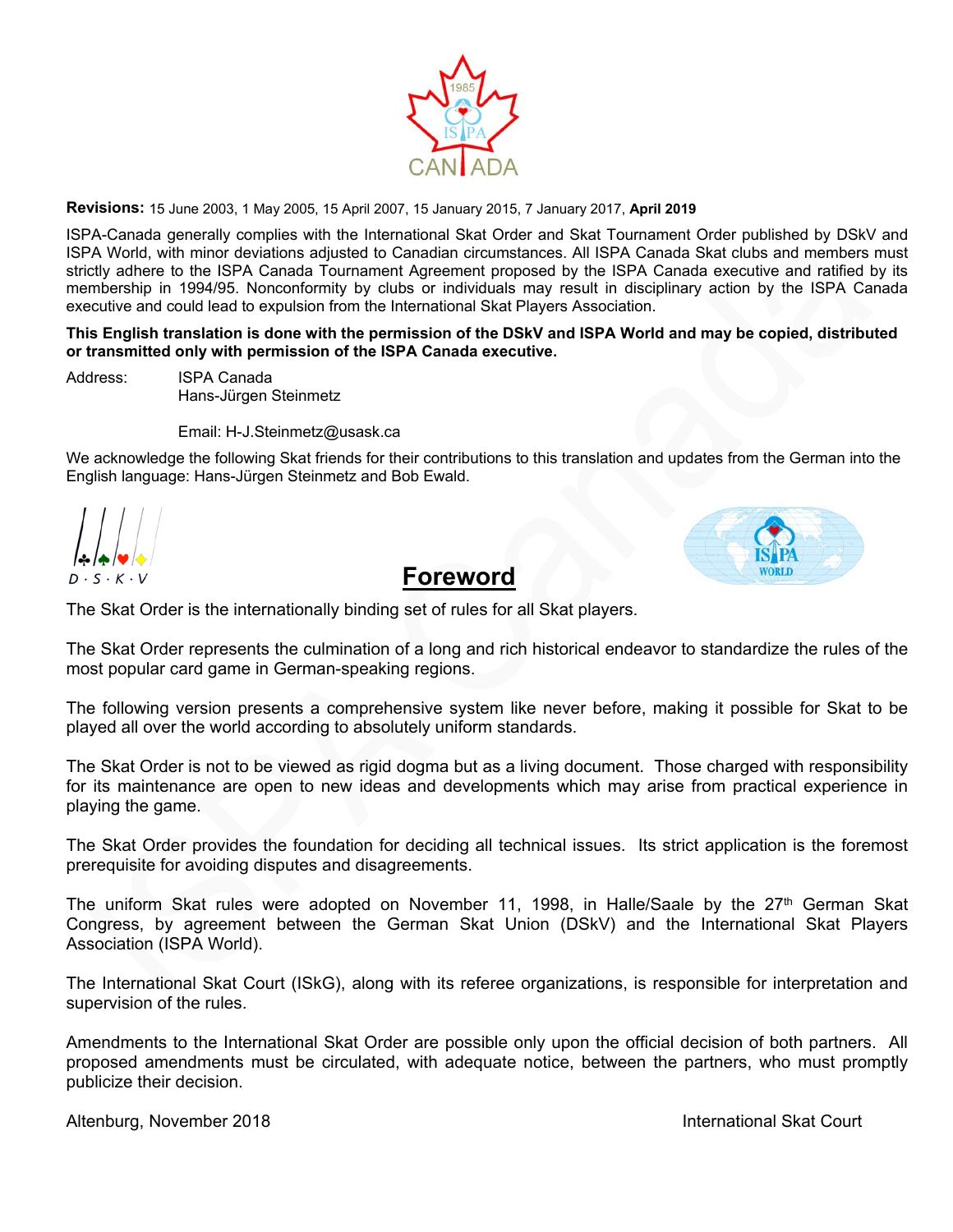# **Table of Contents**

# **Definition of named persons** Page 4

# **International Skat Order (ISkO)**

|     |                                                  | <b>English</b><br><b>Translation</b> | German<br>Original |
|-----|--------------------------------------------------|--------------------------------------|--------------------|
|     |                                                  |                                      |                    |
| 1.0 | Overview                                         | Page 5                               | Seite 5            |
| 1.1 | Concept of the Skat Game                         | Page 5                               | Seite 5            |
| 1.2 | The Deck                                         | Page 5                               | Seite 5            |
| 2.0 | <b>Basic Rules</b>                               | Page 6                               | Seite 6            |
| 2.1 | <b>Possible Games</b>                            | Page 6                               | Seite 6            |
| 2.2 | Ranking of the cards                             | Page 6                               | Seite 7            |
| 2.3 | <b>Tops</b>                                      | Page 7                               | Seite 8            |
| 2.4 | <b>Basic Values</b>                              | Page 7                               | Seite 8            |
| 2.5 | Win Levels and Criteria                          | Page 7                               | Seite 8            |
| 2.6 | Determining the Game Class                       | Page 8                               | Seite 10           |
| 3.0 | <b>Initiating the Game</b>                       | Page 9                               | Seite 11           |
| 3.1 | <b>Table Seating</b>                             | Page 9                               | Seite 11           |
| 3.2 | The Deal                                         | Page 9                               | Seite 12           |
| 3.3 | <b>Bidding</b>                                   | Page 11                              | Seite 15           |
| 3.4 | Parties                                          | Page 12                              | Seite 17           |
| 3.5 | <b>Game Declaration</b>                          | Page 12                              | Seite 17           |
| 3.6 | <b>Overbid Games</b>                             | Page 12                              | Seite 19           |
| 4.0 | <b>Execution of the Game</b>                     | Page 13                              | Seite 20           |
| 4.1 | The Lead                                         | Page 13                              | Seite 20           |
| 4.2 | Following Suit or Trump                          | Page 14                              | Seite 22           |
| 4.3 | <b>Tricks</b>                                    | Page 14                              | Seite 23           |
| 4.4 | Shortening Up the Game                           | Page 15                              | Seite 25           |
| 4.5 | Procedures for Rule Violations and Case of Doubt | Page 15                              | Seite 26           |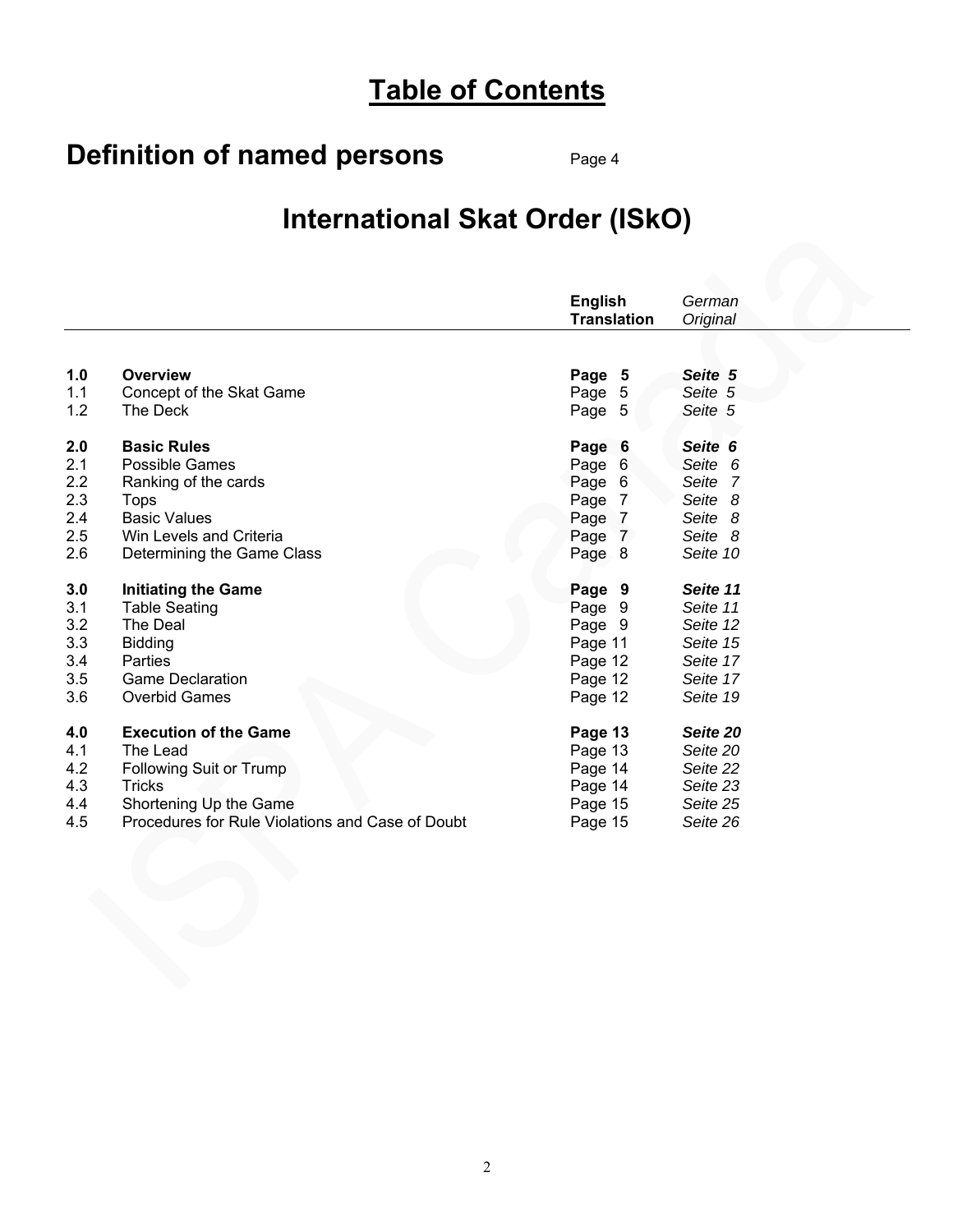# **Skat Tournament Order (SkWO)**

|     |                                  | <b>English</b><br><b>Translation</b> | German<br>Original |  |
|-----|----------------------------------|--------------------------------------|--------------------|--|
| 1   | General                          | Page 17                              | Seite 27           |  |
| 2   | <b>Legal Questions</b>           | Page 17                              | Seite 28           |  |
| 3   | Organizer                        | Page 17                              | Seite 28           |  |
| 4   | <b>Tournament Game Plan</b>      | Page 18                              | Seite 29           |  |
| 5   | <b>Participant</b>               | Page 18                              | Seite 30           |  |
| 6   | <b>Conducting the Tournament</b> | Page 19                              | Seite 31           |  |
| 5.0 | <b>Scoring</b>                   | Page 16                              | Seite 35           |  |
| 6.0 | <b>Tournament Plan</b>           | Page 16                              | Seite 37           |  |
| 6.1 | <b>Seating Order</b>             | Page 19                              | Seite 31           |  |
| 6.2 | Score Sheet                      | Page 19                              | Seite 32           |  |
| 6.3 | Scoring                          | Page 20                              | Seite 33           |  |
| 6.4 | <b>End of Tournament</b>         | Page 21                              | Seite 35           |  |

# **Useful Information for the Player**

| Null games and Grand             | Seite 36 |
|----------------------------------|----------|
| Grand ouvert                     | Seite 37 |
| Schneider- and Schwarz announced | Seite 38 |
| That 61 points are winning       | Seite 38 |
| Overbid games                    | Seite 38 |
| Open games                       | Seite 40 |
| Shorten up games                 | Seite 41 |
| Score Sheet evaluation           | Seite 42 |
| <b>Game Value Chart</b>          | Seite 44 |
| <b>Miracle Numbers</b>           | Seite 45 |
| Bad Habits during a Skat Game    | Seite 49 |
| Unbelievable card distribution   | Seite 50 |
|                                  |          |

# **Addresses**



 Markt 10 Weststraße 11 D-04600 Altenburg **D-04600 Altenburg** D-26931 Elsfleth Germany **Germany Germany Germany** Established: 1899 Established: 1976





Deutscher Skatverband e.v. **International Skat Players Association e.V.** International Skat Players Association e.V.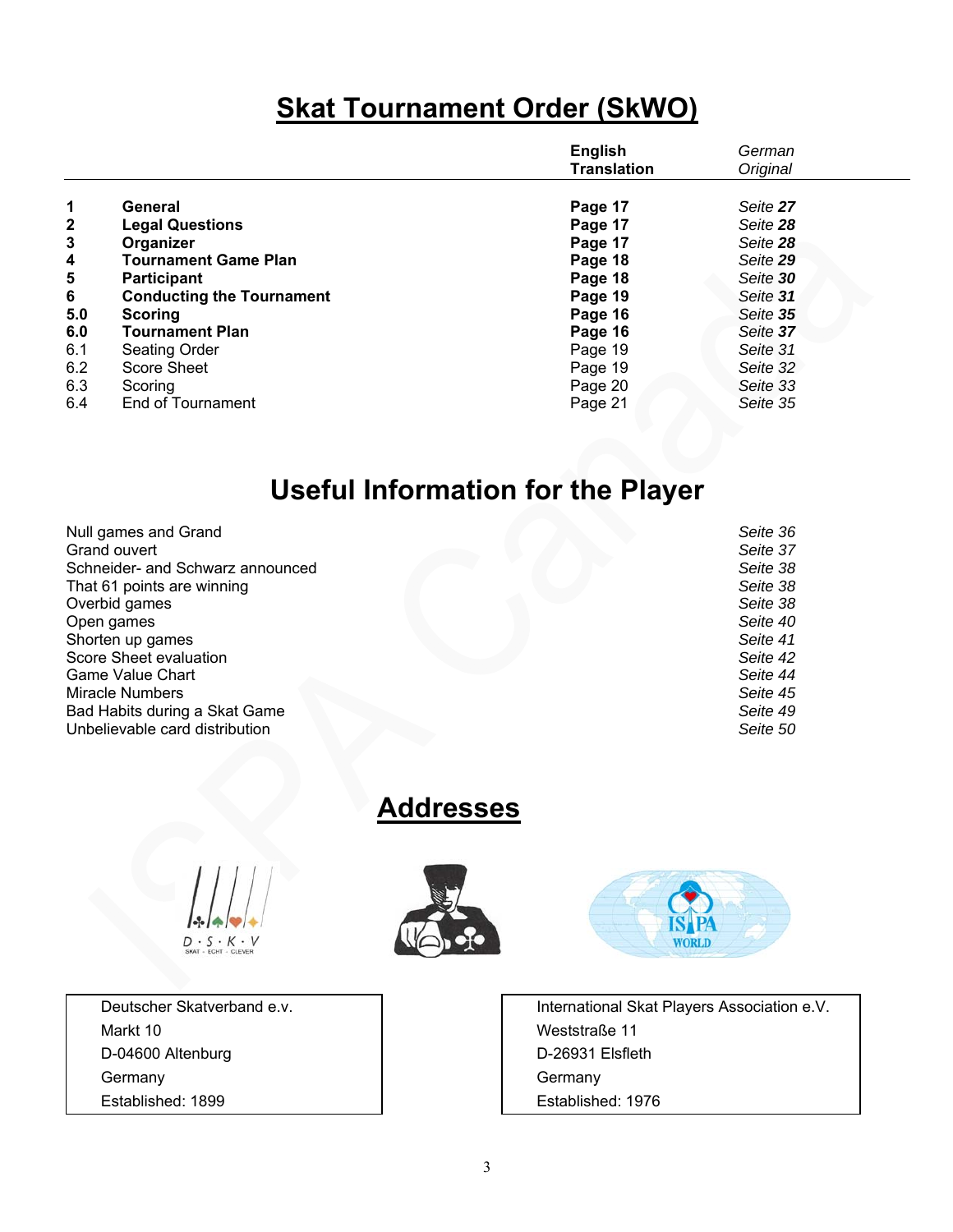# **Definitions of persons referenced in the Skat Order and the Skat Tournament Order**

#### **Participant:**

Every person playing in an event.

#### **Playing Partner:**

Each of the three to five persons playing at the same table.

#### **Player:**

Each of the three playing partners involved in the game in question.

#### **Opposition:**

All of the playing partners at a table except the declarer.

#### **Defender:**

Each of the two players who play against the declarer.

#### **Declarer:**

The player who wins the bidding and announces the game to be played.

#### **Kibitzer:**

A non-playing partner or spectator who is watching a game. Tournament organizers and referees are not considered kibitzers.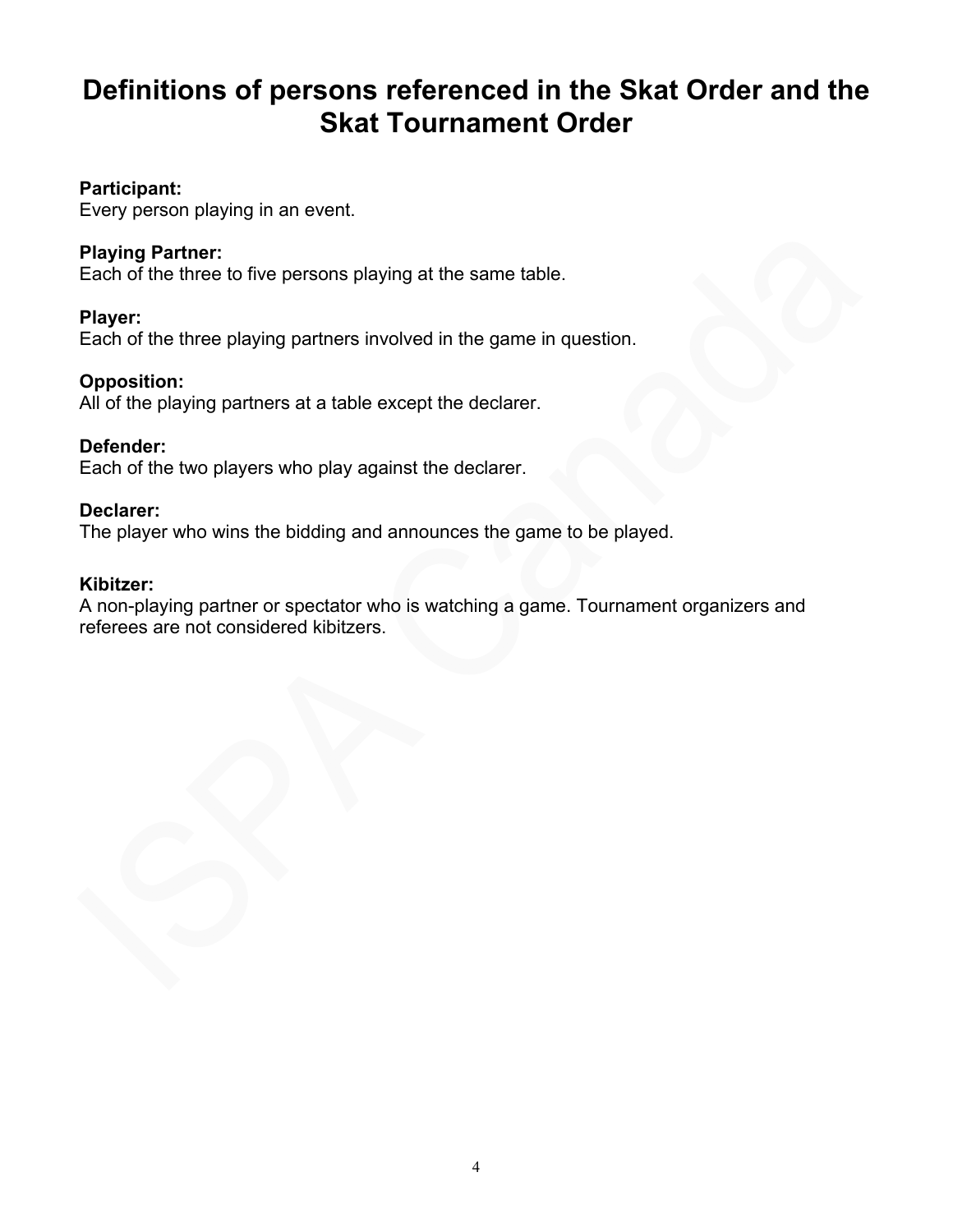# **International Skat Order (ISkO)**

## **1 Overview**

# **1.1 The Game of Skat**

- 1.1.1 Skat is a card game played by three or more players. Each game is played by a declarer against two defenders.
- 1.1.2 The game originated in Altenburg, Germany, during the second decade of the 19<sup>th</sup> century. It was developed by combining elements of several older card games.
- 1.1.3 Two cards dealt face down, called the skat, give the game its name. The word skat is derived from Italian *scartare* and French *écarter,* which refer to the laid away cards.
- 1.1.4 The foremost priority is to promote uniformity in Skat by observing and adhering to all the rules of the Skat Order.
- 1.1.5 All participants must conduct themselves in a fair, objective and sportsmanlike manner, and not raise specious arguments.

## **1.2 The Deck**

- 1.2.1 A Skat deck consists of 32 cards in four suits. The suits are ranked, high to low, in the following order: clubs, spades, hearts, and diamonds.
- 1.2.2 The eight cards in each suit have the following values:

| 1. Ace   | 11 points |
|----------|-----------|
| 2. Ten   | 10 points |
| 3. King  | 4 points  |
| 4. Queen | 3 points  |
| 5. Jack  | 2 points  |
| 6. Nine  | 0 points  |
| 7. Eight | 0 points  |
| 8. Seven | 0 points  |

The card values in each suit total 30 points, so the entire deck contains **120 points**.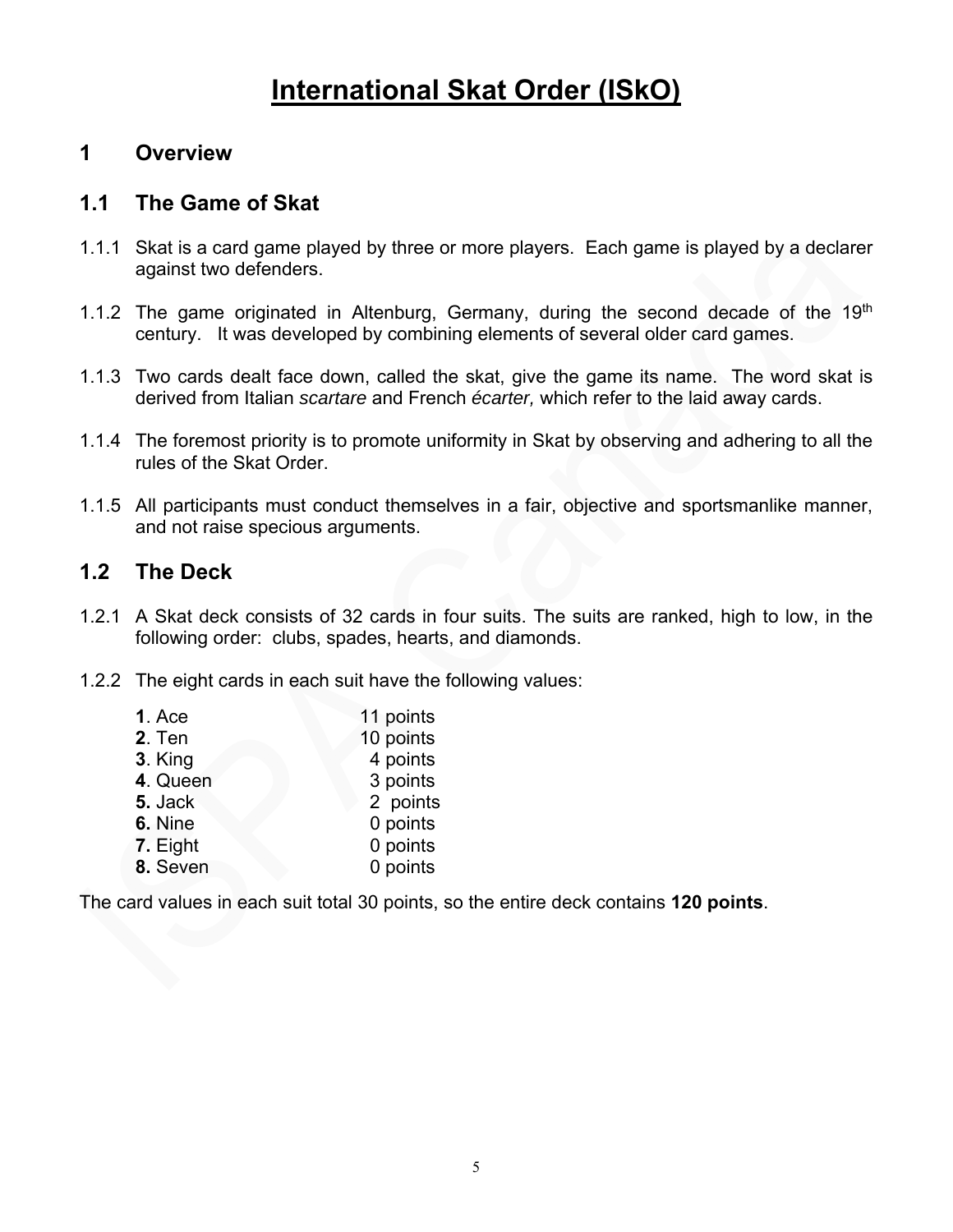## **2.0 Basic Rules**

## **2.1 Possible Games**

2.1.1 There are two classes of games, those where the declarer picks up the skat, and 'Hand' games where the declarer does not pick up the skat. In both instances there are three types of games which may be played:

 Suit games (Clubs, Spades, Hearts, Diamonds) Grand games Null games

2.1.2 These are all the possible games:

|                               |                            | Class I            | Class II                                          |       |                 |        |
|-------------------------------|----------------------------|--------------------|---------------------------------------------------|-------|-----------------|--------|
| Game Type                     | Games with skat<br>pick up |                    | Games without picking up the skat<br>(Hand games) |       |                 |        |
|                               |                            | Diamonds           | Diamonds                                          | Hand  | <b>Diamonds</b> | Open   |
| <b>Suit Games</b>             | <b>Hearts</b>              |                    | Hearts                                            | Hand  | Hearts          | Open   |
|                               | <b>Spades</b>              |                    | <b>Spades</b>                                     | Hand  | <b>Spades</b>   | Open   |
|                               | Clubs                      |                    | Clubs                                             | Hand  | Clubs           | Open   |
| <b>Grand Games</b><br>'Grand' |                            | Grand              | Hand                                              | Grand | Ouvert          |        |
| <b>Null Games</b>             | <b>Null</b>                | <b>Null Ouvert</b> | <b>Null</b>                                       | Hand  | Hand<br>Null    | Ouvert |
| (Ouvert = Open)               |                            |                    |                                                   |       |                 |        |

## **2.2 Ranking of the Cards**

- 2.2.1 In a Suit game, only one suit is trump. The other three suits are ranked below the trump suit and are equal to each other.
- 2.2.2 The highest trumps in a Suit game are the Jacks, ranked in the same order as the suits. The next seven cards in the trump suit are ranked according to their value.
- 2.2.3 In a Grand game, only the four Jacks are trump, ranked in the same order as the suits.
- 2.2.4 In a Null game there is no trump suit or trump cards. The Jacks are just another suit card. The order of the cards changes to: Ace, King, Queen, Jack, Ten, Nine, Eight and Seven.

## **2.3 Tops**

2.3.1 The highest trump cards, in an uninterrupted sequence from the Jack of clubs down, are called "Tops".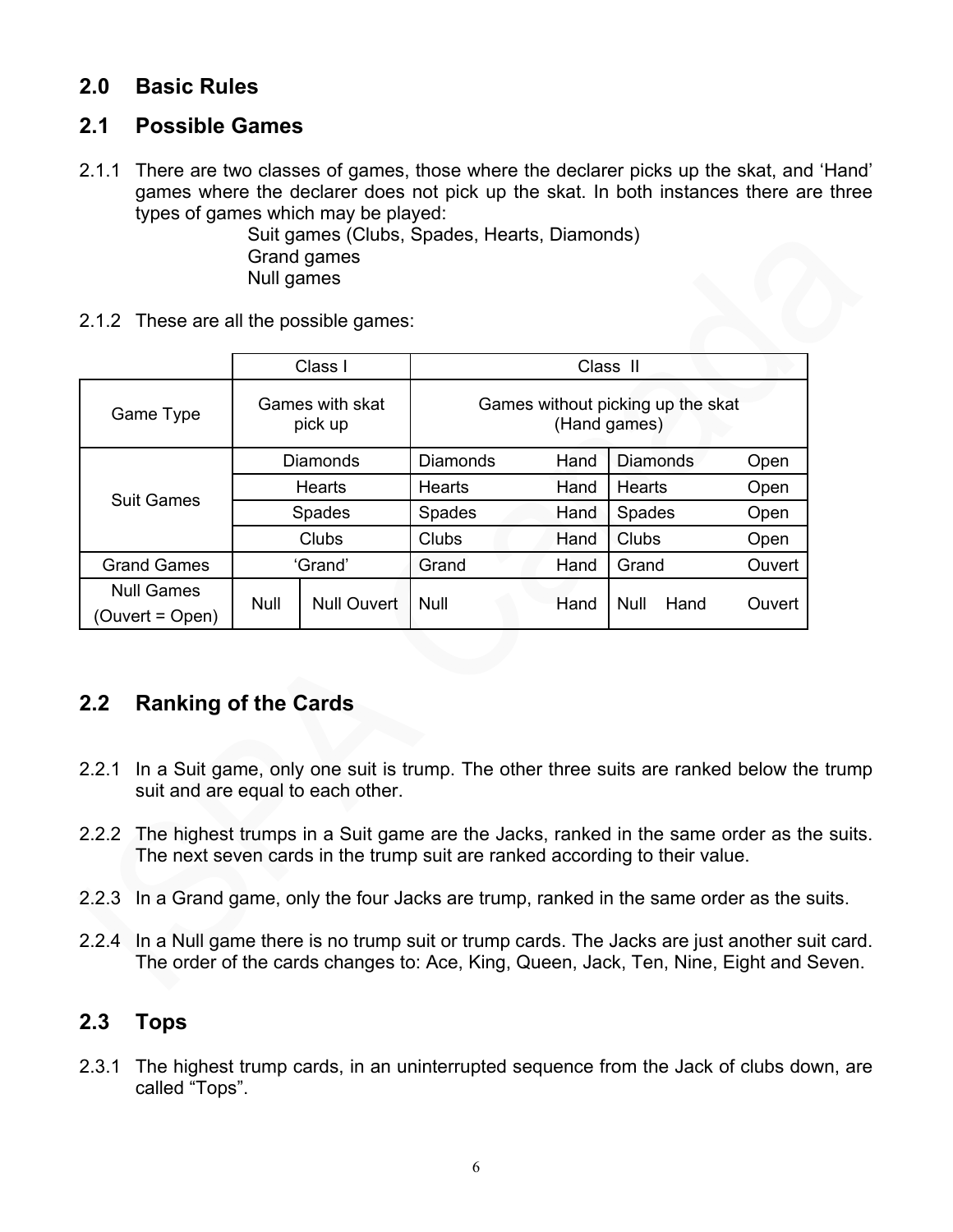- 2.3.2 If the declarer's cards, including the skat, contain the Jack of clubs, he is said to play "with" a specific number of Tops. If the declarer's cards do not contain the Jack of clubs, then additional absent high trump cards come into consideration, and he is said to play "without" a specific number of Tops.
- 2.3.3 It is possible to play Suit games "with" or "without" up to eleven Tops (four Jacks and seven trump cards), and Grand games "with" or "without" four Tops (four Jacks).
- 2.3.4 Suit and Grand games "with" Tops compute at the same win level as games "without" the same number of Tops.

### **2.4 Basic Values**

2.4.1 Every Suit game and Grand game has a constant basic value:

| Diamonds                |    |
|-------------------------|----|
| <b>Hearts</b>           | 10 |
| Spades                  | 11 |
| Clubs                   | 12 |
| <b>Grand and Ouvert</b> | 24 |

2.4.2 Each Null game has a distinct value:

| Null                    | 23 |
|-------------------------|----|
| Null Hand               | 35 |
| <b>Null Ouvert</b>      | 46 |
| <b>Null Ouvert Hand</b> | 59 |

## **2.5 Win Levels and Criteria**

2.5.1 In Suit and Grand games, the following win levels apply:

| Level           | <b>Class I</b>  | Games where the skat is picked up             |  |  |
|-----------------|-----------------|-----------------------------------------------|--|--|
| Basic game      |                 | Won or Lost                                   |  |  |
| $\overline{2}$  | Schneider       | Won or Lost                                   |  |  |
| 3               | Schwarz         | Won or Lost                                   |  |  |
| Level           | <b>Class II</b> | Games where the skat is not picked up         |  |  |
|                 |                 | (Hand games)                                  |  |  |
|                 |                 | (Not picking up the skat adds one multiplier) |  |  |
| 2<br>Basic game |                 | Won or Lost                                   |  |  |
| 3<br>Schneider  |                 | Won or Lost                                   |  |  |
| 4<br>Schneider  |                 | Won or Lost                                   |  |  |
|                 | Announced       |                                               |  |  |
| 5               | Schwarz         | Won or Lost                                   |  |  |
| 6<br>Schwarz    |                 | Won or Lost                                   |  |  |
|                 | Announced       |                                               |  |  |
|                 | Open            | Won or Lost                                   |  |  |

2.5.2 The game value of each game is expressed as points. Except for Null games, the game value is calculated based on the class and basic value of the game, combined with the win level and number of Tops credited to the declarer.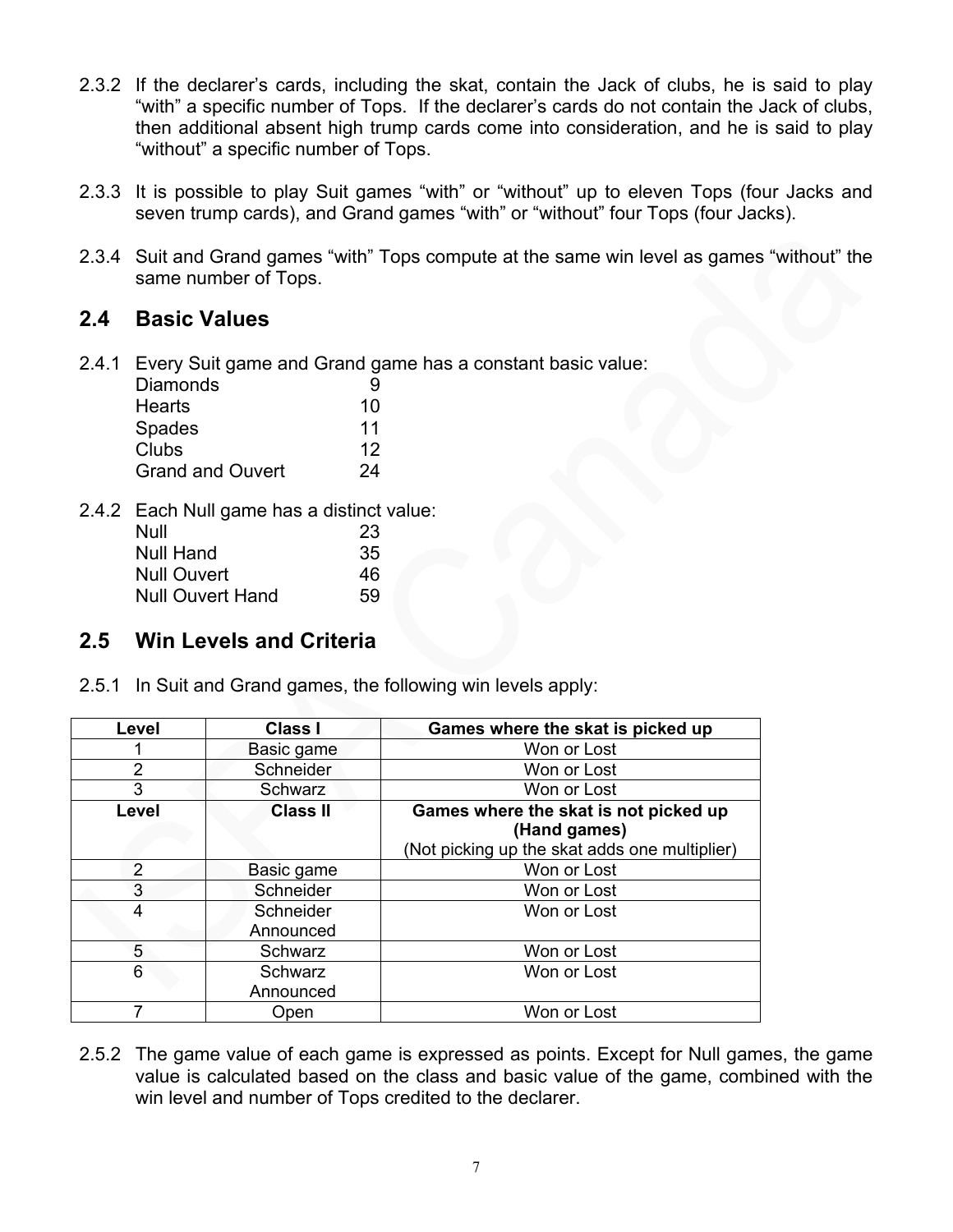2.5.3 The Tops and win levels are added together to yield the sum of the hand. The two game classes thus yield the following possibilities:

|               | <b>Class I</b><br><b>Games where the</b><br>Skat is picked up | <b>Class II</b><br><b>Hand games</b><br>(Games where the skat<br>is not picked up) |  |  |
|---------------|---------------------------------------------------------------|------------------------------------------------------------------------------------|--|--|
| Tops          | tΩ                                                            | to 11                                                                              |  |  |
| + win levels  | tο                                                            | tο                                                                                 |  |  |
| = Sum of hand | 14<br>тл                                                      | 18                                                                                 |  |  |

The respective sum of the hand is then multiplied by the basic value of the declared game, which yields the specific value of a won game.

- 2.5.4 The declarer wins a basic game by taking 61 or more points, including points of the two skat cards.
- 2.5.5 A party who takes 30 or fewer points is designated **Schneider**.
- 2.5.6 A party who does not take a single trick is designated **Schwarz.**
- 2.5.7 **Schneider Announced** or **Schwarz Announced** will be so scored only if the declarer, in a **Hand game**, actually made the respective announcement in his game declaration. If he wins at a level higher than the announced level, the higher level counts. If the declarer does not achieve the announced level, he loses the game at the announced or higher level. Declarer's negative score is not redoubled (no "own Schneider").
- 2.5.8 **Open** (Ouvert) is a valid game level only in open Suit and Grand games. The declarer must win every trick. These games encompass all the multipliers through Schwarz Announced. For example, a game of Clubs Ouvert "with two" would count 9 x 12 = 108 points. A game of Grand Ouvert with four Jacks would score 11 x 24= 264 points.
- 2.5.9 The declarer wins a Null game if he does not take a single trick.
- 2.5.10 If there is a disagreement, the opposition must prove that the declarer lost, and the declarer must prove that he achieved the claimed win level.
- 2.5.11 Each lost game is entered on the score sheet as a negative number equal to twice the value of the game played.

## **2.6 Determining the Game Class**

- 2.6.1 The Skat always belongs to the declarer and only he can look at it.
- 2.6.2 In games where the declarer picks up the skat and looks at it, he must put any two cards of his choice back into the skat. That is, he "buries" them face down on the table. He then declares the game to be played.
- 2.6.3 In Hand games, the skat remains face down, unseen by any player. The declarer's game declaration is thus based on the ten cards in his hand.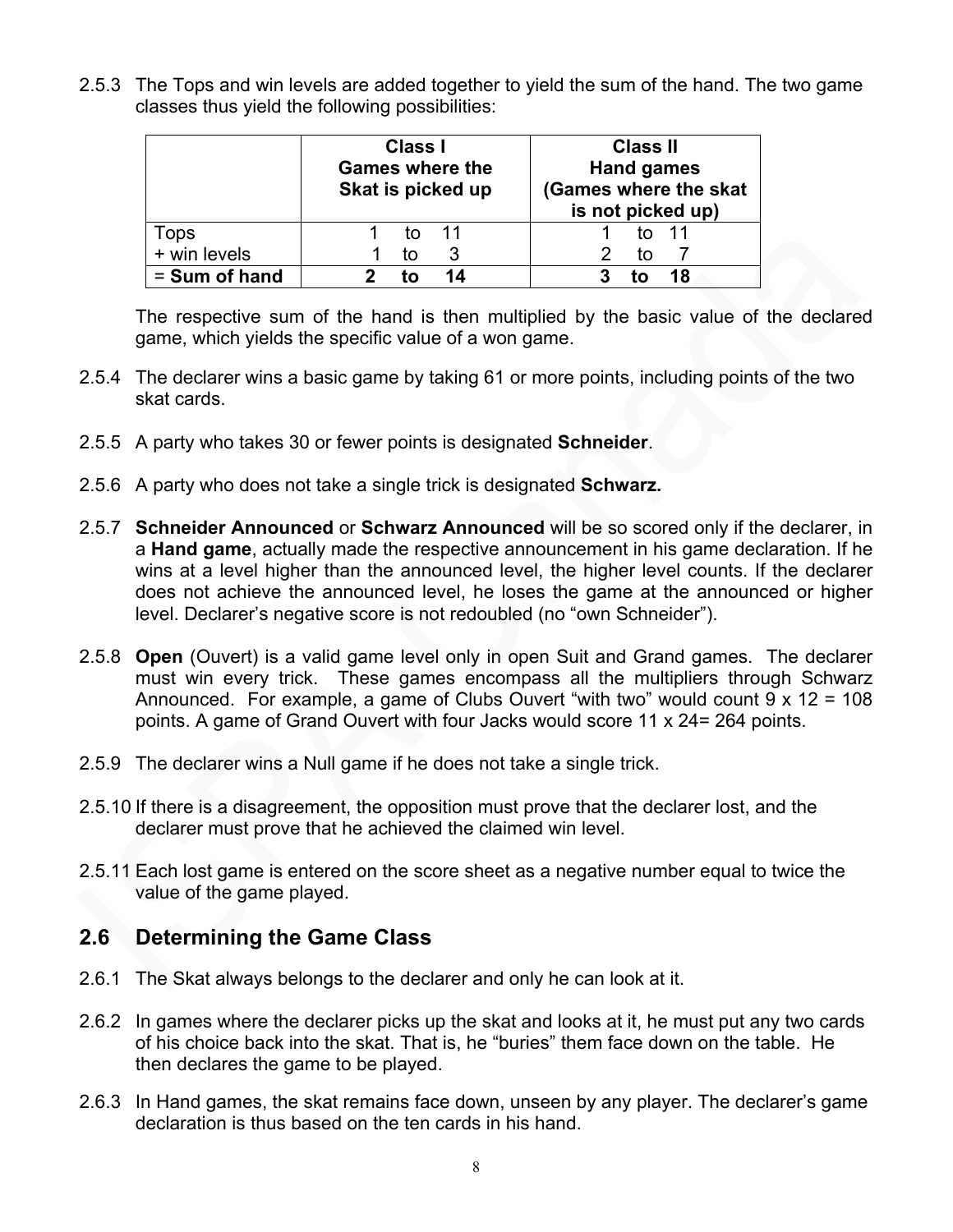- 2.6.4 The declarer designates one suit as trump (Suit game) or chooses a Grand game or a Null game.
- 2.6.5 In an open game, the declarer, before the opening lead, must lay down his ten hand cards face up and clearly visible. If the declarer does not do so, the opposition may request compliance.

 The declarer's cards must be arranged by suit and in sequential order. Noncompliance with this rule entitles the opposition to properly arrange the cards.

## **3.0 Initiating the Game**

#### **3.1 Table Seating**

- 3.1.1 The order in which the playing partners sit at a table may be either drawn or predetermined. Playing partner No.1 first chooses a seat. The remaining playing partners then sit in clockwise order beginning at the left of Player No. 1.
- 3.1.2 A new playing partner may join a table only at the start of a new round. If he does not replace a departed playing partner, he must sit to the right of playing partner No. 1.
- 3.1.3 A playing partner may leave the game only after a round is complete. Moreover, he must announce this intention before the round begins.

#### **3.2 The Deal**

- 3.2.1 Playing partner No.1 deals the first hand. The playing partner to his right must deal the last game of a round.
- 3.2.2 The dealer must thoroughly shuffle the cards. The player to his right must then cut the deck one time. The cards are then dealt from the top.
- 3.2.3 If the cards are shuffled in a riffling (North American) manner, they must be shuffled one more time in the overhand (German) manner before being cut.
- 3.2.4 Cutting the cards is mandatory. A minimum of **four** cards must either be lifted up or left on the table.
- 3.2.5 If a playing partner at a table with more than three playing partners is temporarily absent, the playing partner to his immediate right may cut the cards unless the absentee has expressly reserved his right to do so. If there is an extended absence, a referee determines how to proceed.
- 3.2.6 Beginning with the playing partner to the left of the dealer, the cards are dealt in the following manner. One round of three cards to each player. Two cards as the skat. Then four cards to each player and finally three cards to each player.
- 3.2.7 If there are four playing partners at a table, the dealer does not receive any cards. If there are more than four playing partners, the two persons seated to the immediate left of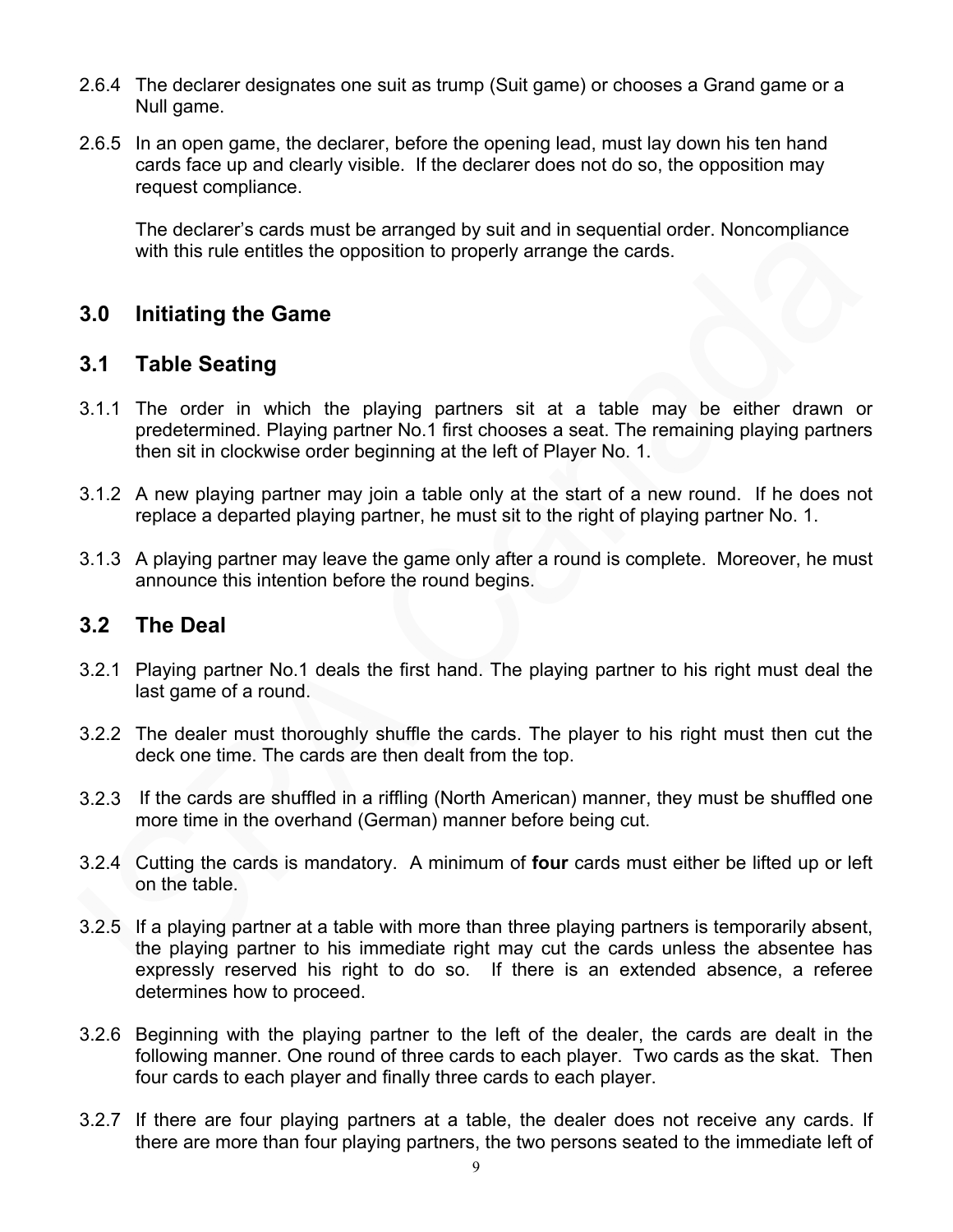the dealer and the person seated to the immediate right of the dealer are the three players.

- 3.2.8 If during the deal one or more cards is exposed, regardless of whose fault, the cards must be shuffled, cut and dealt again.
- 3.2.9 The cards must be dealt in such a manner that their faces cannot be seen by any player. To avoid unnecessary disputes, players should pick up their cards only after a valid deal is completed.
- 3.2.10 Each player must pick up and hold his cards so that they are not visible to the other players. A player is not permitted to look into another player's cards or to receive information about them.
- 3.2.11 Each player must count his cards after the deal and, before the end of the bidding, report any discrepancy in the distribution of the cards.
- 3.2.12 If the cards are misdealt resulting in an unequal distribution, they may be redealt only if the error is detected before the end of the bidding or if both parties (declarer and opposition) have an incorrect number of cards.
- 3.2.13 Any objection relating to the shuffling, cutting or dealing of the cards must be made before the person objecting picks up his cards.
- 3.2.14 If a playing partner deals a hand out of turn, the game is void, even if it was completed or was the last game in the round. A round is completed when the first game of the next round has been declared. The last round in a series is completed when the score sheet is signed.
- 3.2.15 If, within a round, there has been a deal out of turn, all games must be replayed from the point where the unauthorized deal occurred.
- 3.2.16 If games were dealt out of turn in previous rounds, all completed games in subsequent rounds remain valid. However, the round in progress must be replayed, beginning with a deal by playing partner No. 1.
- 3.2.17 A player who looks at or exposes the skat during or after a valid deal is barred from bidding.
- 3.2.18 A player who during or after a valid deal picks up the skat with his cards, is barred from bidding. In such cases, the offending player must shuffle his 12 hand cards, from which the dealer shall draw two cards as the new skat. The original skat may be restored only if all three players can unequivocally identify it.
- 3.2.19 After every valid deal there must be a valid game. A passed in game is deemed a valid game.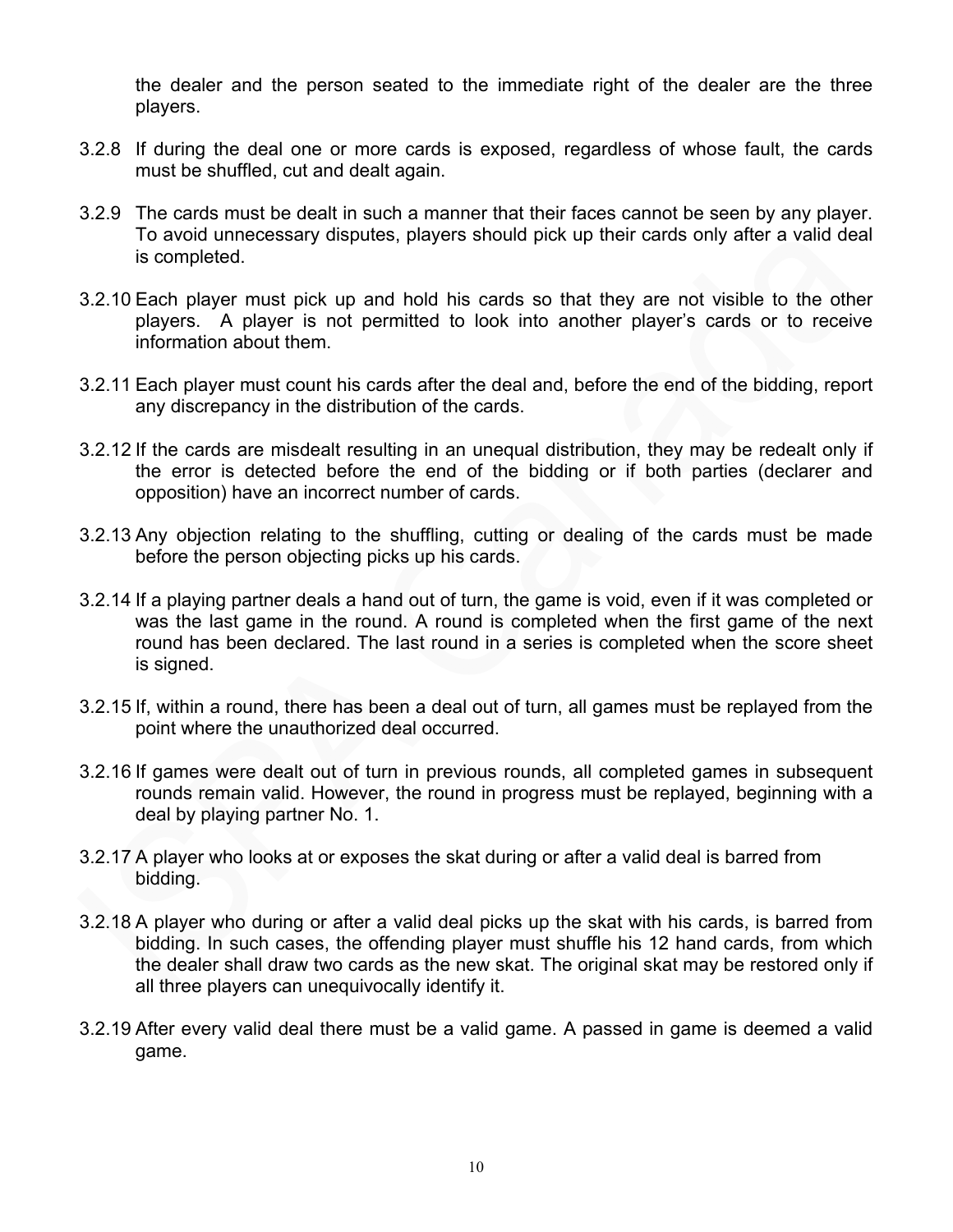# **3.3 Bidding**

.

- 3.3.1 After the deal, the declarer is determined through a bidding process, that is, the offering and acceptance (holding) of game values. The minimum bid is 18 and the maximum bid is 264.
- 3.3.2 The bidding starts by the player to the left of the dealer (forehand) responding to the bid of the player to his left (middlehand). Middlehand and the third player (rearhand) must offer valid game values but may skip values. To avoid misunderstandings, bids should be in numbers only.
- 3.3.3 If forehand does not want to play a game at the same or higher value than the value offered by middlehand, he must pass. Rearhand then bids to middle-hand in the same manner or passes.
- 3.3.4 If middlehand does not want to play, or if his highest offer is accepted (held) by forehand, he must pass. Rearhand may then continue bidding to forehand or pass.
- 3.3.5 The player who offers or accepts (holds) the highest bid always becomes the declarer.
- 3.3.6 If middlehand and rearhand both pass, **forehand may** pick up the skat without announcing a bid or may declare a Hand game. Forehand is then required to play a game. If forehand has no bid of 18, he may **not pass** until middlehand bids. If middlehand passes, forehand may not pass until rearhand has either bid or passed
- 3.3.7 If all three players pass, the hand is passed in and the next playing partner deals. Under no circumstances may the same playing partner deal two hands in a row after a valid deal.
- 3.3.8 The announcement of a pass, bid offer or bid acceptance (holding) is irrevocable.
- 3.3.9 If, **before the end of the bidding**, a player picks up or looks at the skat or looks at the cards of another player, he is barred from further bidding. In addition, the other two players are no longer bound by their bids. They can pass or restart the bidding. This rule also applies if the dealer or another playing partner looks at the skat before the bidding has ended. A player who passes before being offered a bid may not re-enter the bidding.
- 3.3.10 If, after **completion of the bidding**, only the defenders have an incorrect number of cards, the declarer is deemed to have won a game with a value based on the last bid and the number of present or absent Tops. If the declarer elects to play a game, the number of cards must first be corrected. If only the declarer has an incorrect number of cards, he is deemed to have lost the game.
- 3.3.11 If, after completion of the bidding, it is noticed that the skat was exposed prior to the completion of bidding, then the declarer has the option of playing or passing.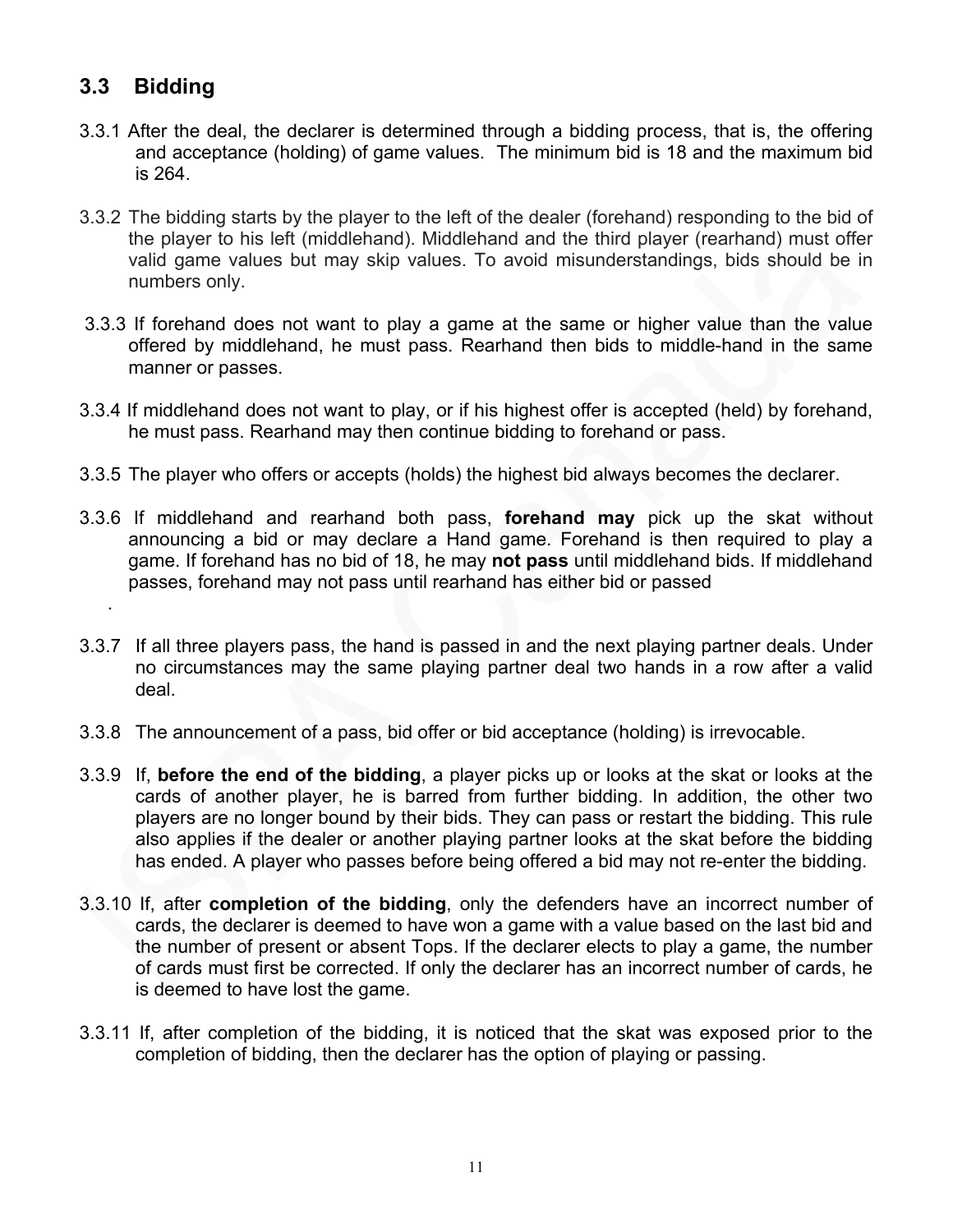# **3.4 Parties**

- 3.4.1 The three playing partners are divided into two parties. The declarer is one party. The other party, called the opposition, is comprised of the two defenders and any other playing partners.
- 3.4.2 Each opposition member bears equal responsibility for the success or failure of the defenders. Therefore, all players are also jointly responsible for the consequences of rule violations or concession of a game by any of its members.
- 3.4.3 A playing partner who is not involved in the current game may look at the hand of only one player. However, this is not a right but a privilege.

#### **3.5 Game Declaration**

- 3.5.1 The successful bidder (declarer) must declare a valid game. The declaration must be stated without pauses and must be complete. Hand and Open (Ouvert)) games must also be so declared in order for the declarer to receive the enhanced game value. A declaration is irrevocable.
- 3.5.2 The declarer may declare any game that has a value equal to or higher than the highest value bid.
- 3.5.3 Following a valid deal, the declarer is deemed to have lost if he declares a game while holding more or fewer than ten cards in his hand. The loss is computed at the basic level without counting Schneider or Schwarz. A card led by the declarer before declaring a game counts as a hand card. The same applies to cards laid down by the declarer in Open (Ouvert) games.
- 3.5.4 After declaring a valid game, the declarer may not look at the skat or change its contents. Violation of this rule results in a lost game at the basic level without counting Schneider or Schwarz.
- 3.5.5 After picking up the skat, the announcement of Hand games and win levels is not allowed. Only the announced game counts for scoring (see Table 1.2.1).
- 3.5.6 If the declarer after picking up the skat can no longer play the intended game because of the bid and the win level, he may declare a game that satisfies his bid and concede a loss.

#### **3.6 Overbid games**

- 3.6.1 An overbid game where the skat has been picked up must be calculated using multipliers sufficient to cover the bid. On the score sheet, a game in which the game value is unachievable should be marked as "overbid".
- 3.6.2 A declaration of a no longer playable Null game results in a loss of a Suit or Grand game at a value commensurate with the last bid and the number of present or absent Tops.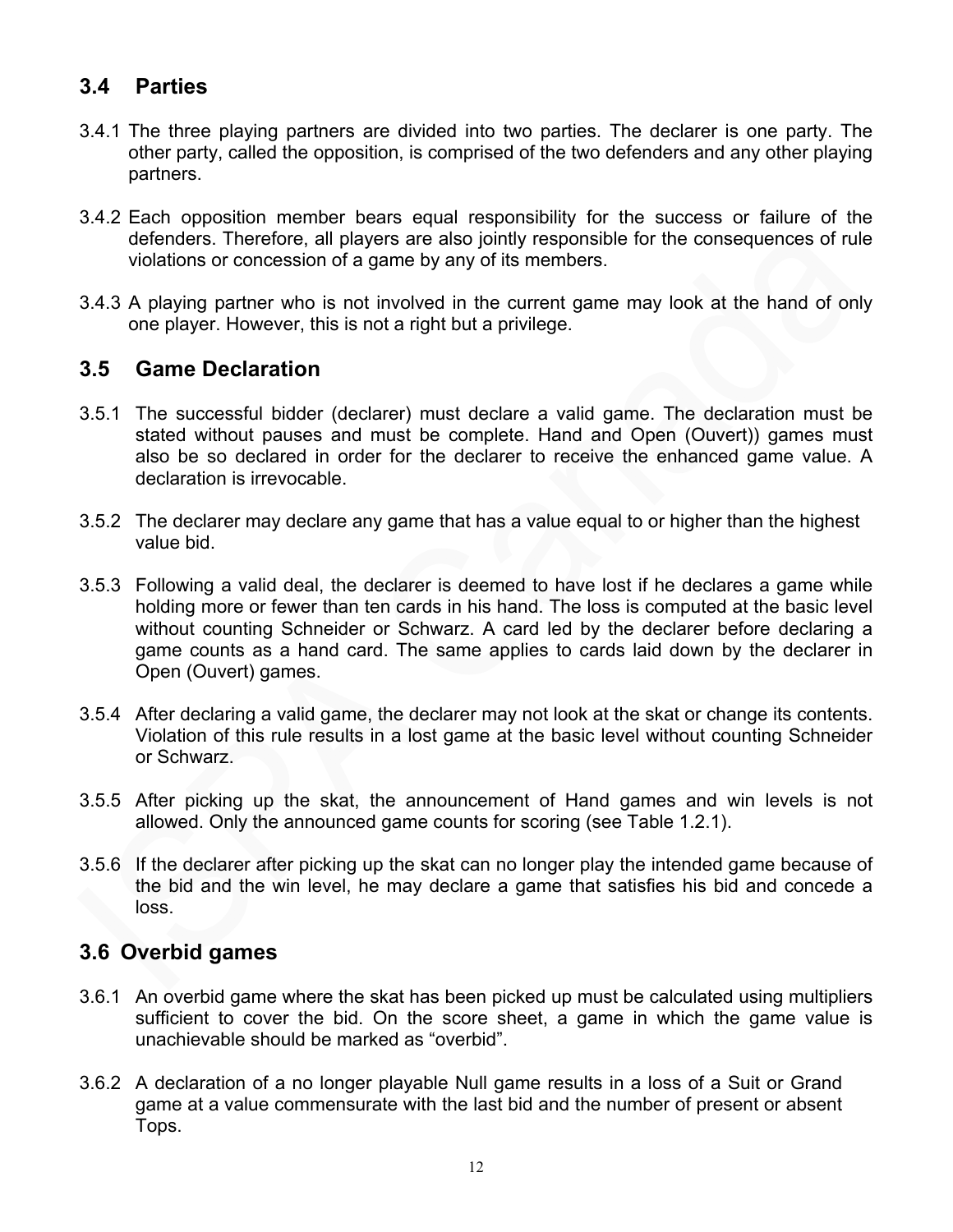- 3.6.3 If the declarer cannot achieve his bid in a Hand game because there was a Top card in the skat, the declarer has overbid and loses the game even if he takes more than 60 points. The score must be calculated with sufficient multipliers to cover the bid.
- 3.6.4 A game which, before the first trick is played, is theoretically impossible to win, cannot be converted to a win due to a rule violation by a defender.

## **4.0 Execution of the game**

### **4.1 The Lead**

- 4.1.1 The game begins with the game declaration**.** After the declaration, forehand makes the opening lead. Thereafter, the player who takes the trick leads to the next trick. If the declarer **leads out of turn** before declaring a game, he is deemed to have lost a game with a value based on the last bid and the present or absent Tops.
- 4.1.2 A led or played card cannot be taken back. A card is considered led or played if it lies completely on the table. In Open (Ouvert) games, the announcement of a card to be led constitutes a lead of that card. If play continues after violation of this rule, appropriate corrections must be made.
- 4.1.3 Playing out of turn (or other rule violations) ends the game. The game is won or lost at this point based the accumulated points up to the time of the violation.
- 4.1.4 If a player plays out of turn or otherwise violates a rule before the game is decided, the offending party loses the game at the basic level (not Schneider or Schwarz). A higher score must be based on proof that, absent the violation, it would with certainty have been achieved.
- 4.1.5 If the declarer is forced to achieve a higher multiplier to win the game and a defender leads out of turn or otherwise violates a rule, the declarer is deemed to have won the game at the enhanced value. This exception applies unless the defenders have already taken sufficient points to render the enhanced value impossible to achieve.
- 4.1.6 An offending party must continue playing if the other party demands it. The rule violation is then deemed waived.
- 4.1.7 If a lead out of turn is not noticed until after the trick is complete, the lead is deemed to have been properly made.
- 4.1.8 An opposition member is not allowed to prevent a defender from leading out of turn or violating another rule. Violations of this rule are governed by rules 4.1.3 to 4.1.6.
- 4.1.9 If a defender accidently plays two or more visible cards or drops a visible card or improperly exposes a card, the game is terminated in accordance with rules 4.1.3 to 4.1.6.
- 4.1.10 A lead out of turn on the last trick is irrelevant.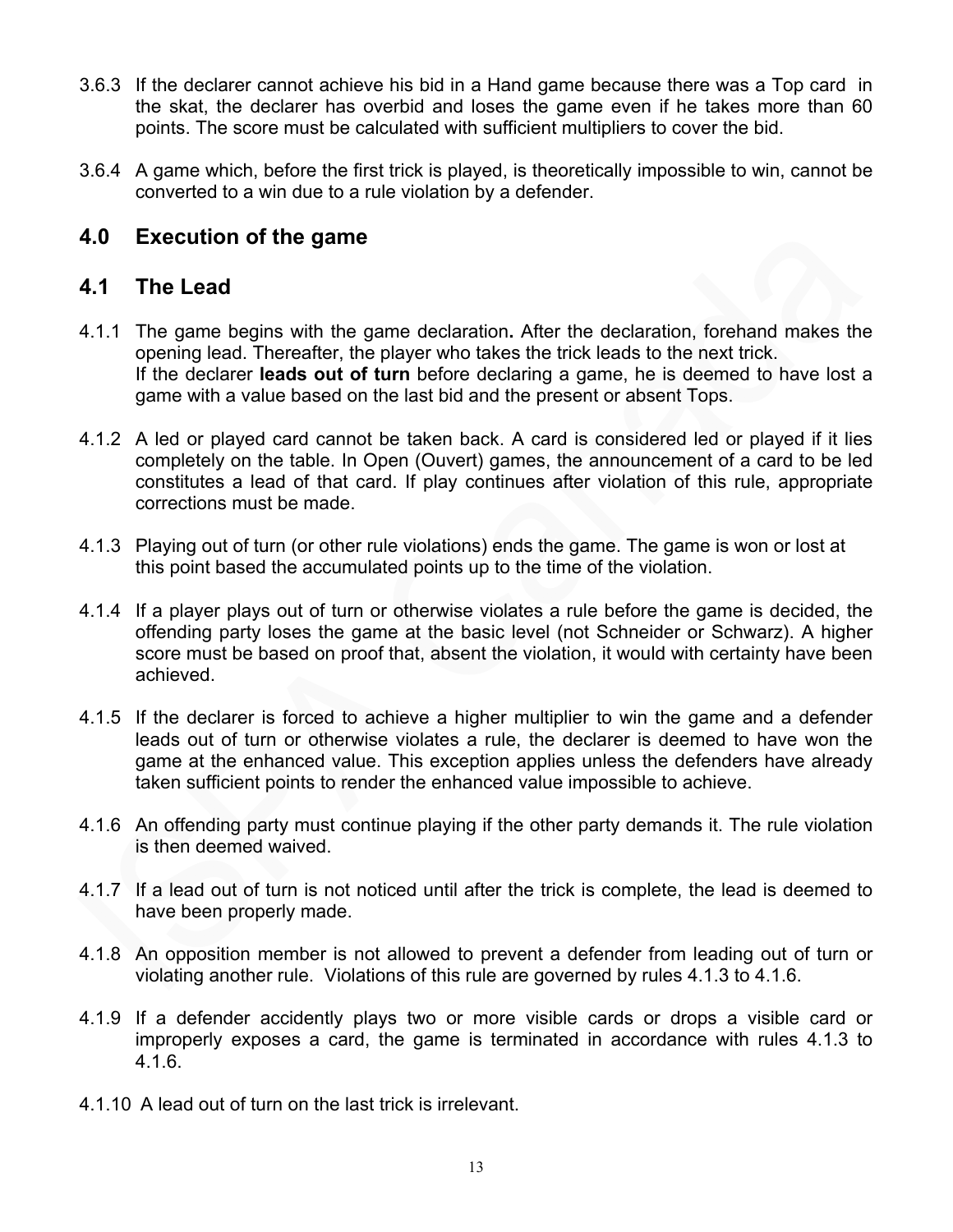# **4.2 Following Suit or Trump**

- 4.2.1 After a lead, the player to the leader's left plays a card, then the third player. If possible, the card played must be of the same suit or same designated trump.
- 4.2.2 If a player does not have a card in the suit led, he is entitled to play a trump card or a card of a different suit. If a trump card is led and a player has no trump card, he may play any card.
- 4.2.3 If a player is able to follow a suit or trump lead but fails to do so, the game is terminated in accordance with 4.1.3 to 4.1.6. However, the non-offending party may demand that the misplay be corrected and that the game continue.
- 4.2.4 If a failure to follow suit or trump is not noticed until later in the game or after the game is over, play is stopped and reviewed retroactively from the point of the violation, and is scored according to 4.1.3 to 4.1.5.
- 4.2.5 The right to retroactively assert a failure to follow suit or trump expires when both parties have thrown in their cards.
- 4.2.6 If, after a valid deal, it is discovered during the course of play that a player has too many or too few cards because he "buried" incorrectly, played two cards at once or did not play at all to a previous trick, or for some other reason ended up with an incorrect number of cards, the game ends in favor of the party with the correct number of cards, and is scored in accordance with 4.1.3 to 4.1.6.
- 4.2.7 A defender is not allowed to prematurely play a card or to separate a card from the others in his hand in a manner that may influence the outcome of a game. Rues 4.1.3 to 4.1.6 apply.
- 4.2.8 If during the game any playing partner looks at the skat or exposes it, the game is immediately terminated. The outcome of the game is determined by rules 4.1.3 to 4.1.6.
- 4.2.9 All playing partners must refrain from comments and gestures which could reveal their cards or influence the outcome of the game. Violations are governed by rules 4.1.3 to 4.1.6.

## **4.3 Tricks**

- 4.3.1 A trick consists of one card each from forehand, middlehand and rearhand. A trick is complete as soon as the third card lies on the table.
- 4.3.2 Assuming valid play, a trick belongs to the player who
	- Played the highest ranking card in the suit led, as long as the trick contains no trump card, or
	- Played the highest ranking trump card in the trick.
- 4.3.3 Tricks must be gathered in in such a manner that the last card played is visible to every player. A player who has not yet led a card or played a card on the next trick is entitled, upon request, to see the last trick again.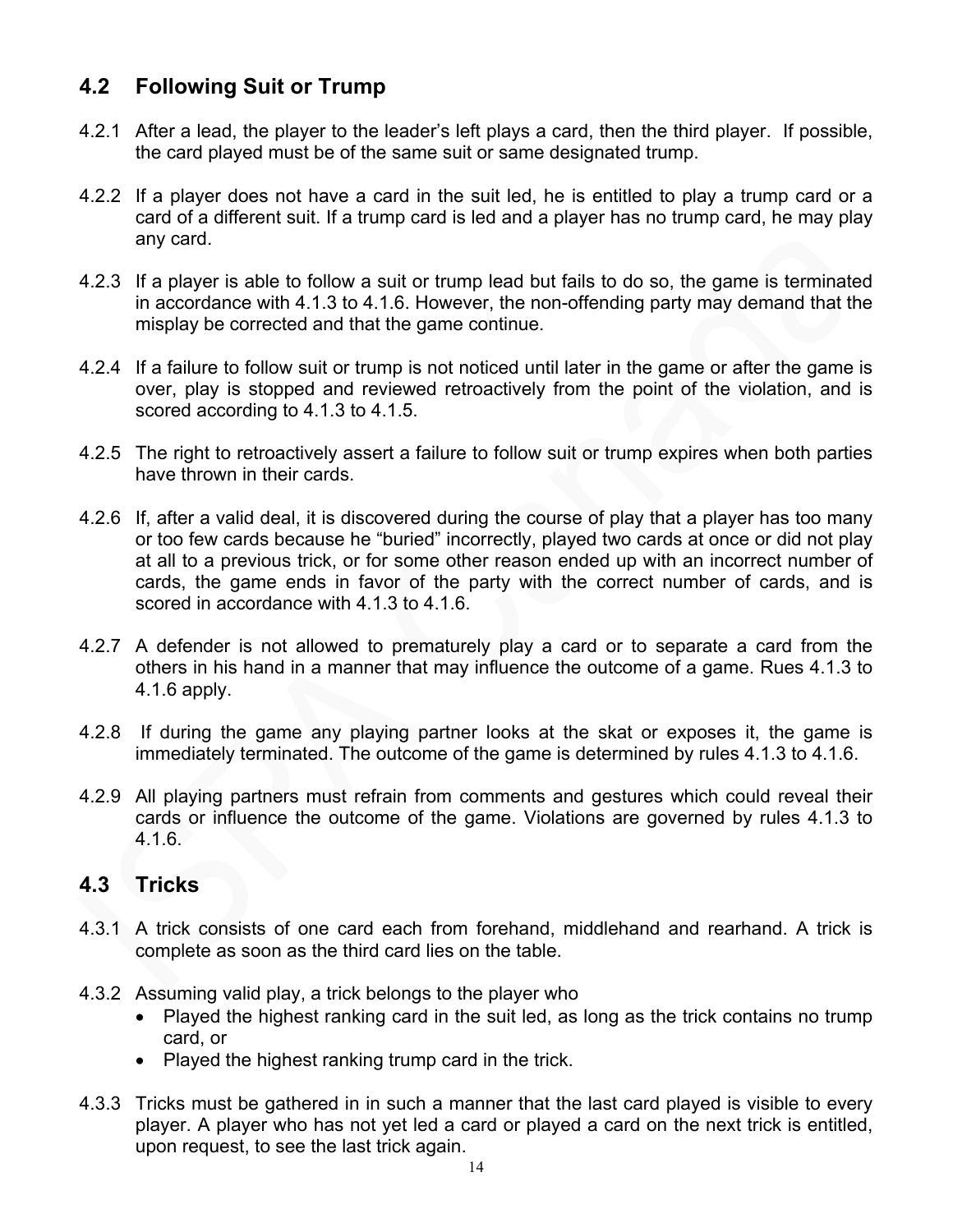- 4.3.4 Each trick must be gathered in, stacked in the order taken, and maintained face down until the game is over, in such a manner that the game can be reconstructed. The owner of a trick may lead a card for the next trick before gathering his trick.
- 4.3.5 If the declarer does not gather in one or more successive tricks, he is deemed to be indicating that he will take all remaining tricks. If he fails to do so, the game is deemed to have ended, retroactive to the last trick properly gathered in by the declarer. Rules 4.1.3 to 4.1.6 apply.
- 4.3.6 Looking at, counting or exposing face down tricks by any playing partner terminates the game according to rules 4.1.3 to 4.1.6 (but see 4.4.3).
- 4.3.7 No playing partner is allowed to count trumps or points out loud (see 4.2.9).

#### **4.4 Shortening up the Game**

- 4.4.1 In general, every game should be played to the end. However, the declarer is entitled to concede his declared game as lost, as long as he still **holds at least nine** cards and his hand correctly reflects his bid and the number of present or absent Tops.
- 4.4.2 With fewer than nine cards in his hand, the declarer may concede the game only with the permission of at least one opposition player (joint liability).
- 4.4.3 A game is immediately terminated if one opposition player gives up. Rules 4.1.3 to 4.1.6 apply (joint liability).
- 4.4.4 The declarer, by laying his cards face up on the table or otherwise exposing them, even to only one defender, is deemed to be proposing to shorten up the game. If the outcome of the game is not yet decided, and if both defenders consent to the shortening, then the declarer has won his declared game. A higher win level can be calculated only if the declarer claims it at the time he proposes to shorten up the game. If a defender does not consent to the shortening, then play of the game shall be resumed with the declarer's cards exposed, and shall be scored according to the outcome.
- 4.4.5 A defender may reveal his cards only if the declarer cannot take another trick under any line of play. If this is not the case, the rest of the tricks belong to the declarer. Rules 4.1.3 to 4.1.6 will apply.
- 4.4.6 If a player throws in his cards, the game is ended and that player's party may count only the tricks and points taken up to that point. Win levels will be calculated only if they cannot be theoretically excluded.

#### **4.5 Procedures for rule violations and doubtful cases**

- 4.5.1 Violations of the International Skat Order and the Tournament Game Order should be immediately reported by a participant.
- 4.5.2 All disputes and cases of doubt are decided the tournament director or a duly appointed referee, based on by the International Skat Order.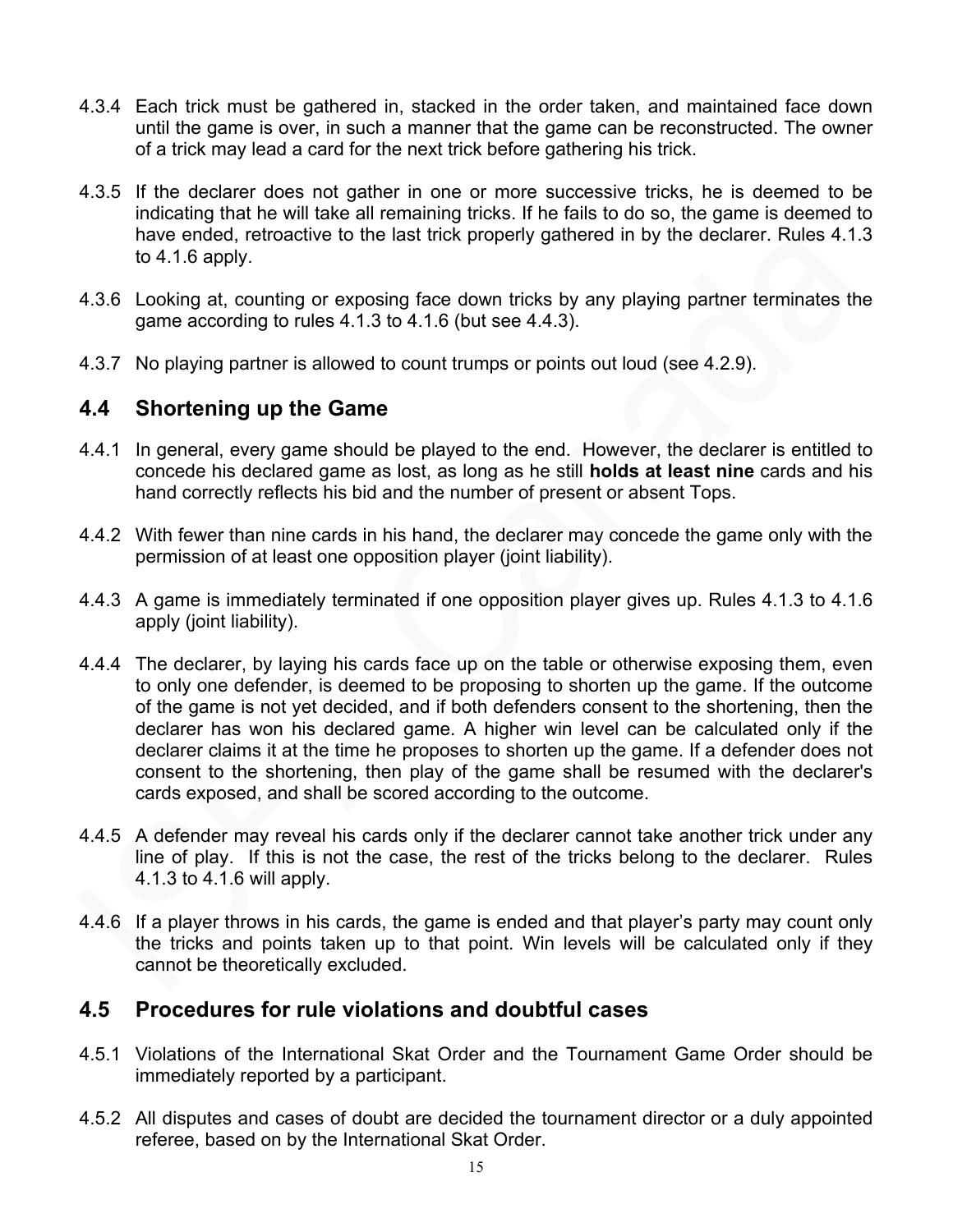- 4.5.3 Objections to a referee's decision must be made before the next series starts, to the arbitration board, which consists of at least three members, announced before the event starts. After the last series in a tournament, an objection must be made within 15 minutes after the tournament has ended, and resolved by an arbitration board before the tournament results are announced.
- 4.5.4 Objections to the decision of the arbitration board may be sent, in writing, to the International Skat Court, which decides only technical rule questions. The settlement of disputes before public courts remains unaffected.

# **Skat Tournament Order (SkWO)**

### **1.0 General**

- 1.1 Tournaments are events organized by clubs or individuals. Their purpose is to bring together all players for an enjoyable game of Skat.
- 1.2 Tournaments provide a means of assuring that Skat is played according to the uniform rules of the Skat Order and does not become tainted by unorthodox play or customs.
- 1.3 All differences in age and occupation are set aside at the Skat table. The friendly but competitive atmosphere of the tournament as a whole and at each table, as well as the changing alliances during the play of the game, all serve to unite the participants. The satisfaction of executing a difficult play and the recognition of one's own and others' analytical or judgmental errors trigger gratifying emotions; however, civility then tempers their expression. In this manner, Skat tournaments promote and strengthen character and personality, and convert community spirit into a reality.
- 1.4 Skat tournaments may be open either to all Skat players or restricted to a limited constituency (clubs, leagues, qualifying contests).
- 1.5 Depending on the terms of the tournament advertisement, tournaments are played for individual prestige, money, trophies or merchandise.
- 1.6 The Skat Order and the Skat Tournament Order govern the course of a tournament.

## **2.0 Legal Questions**

- 2.1 Skat tournaments are subject to public laws.
- 2.2 The tournament plan governs the rights and duties of the participants. This constitutes a quasi-contract which is binding on both the organizer and participants.
- 2.3 The organizer, together with the appointed tournament management, is responisble for conducting the tournament.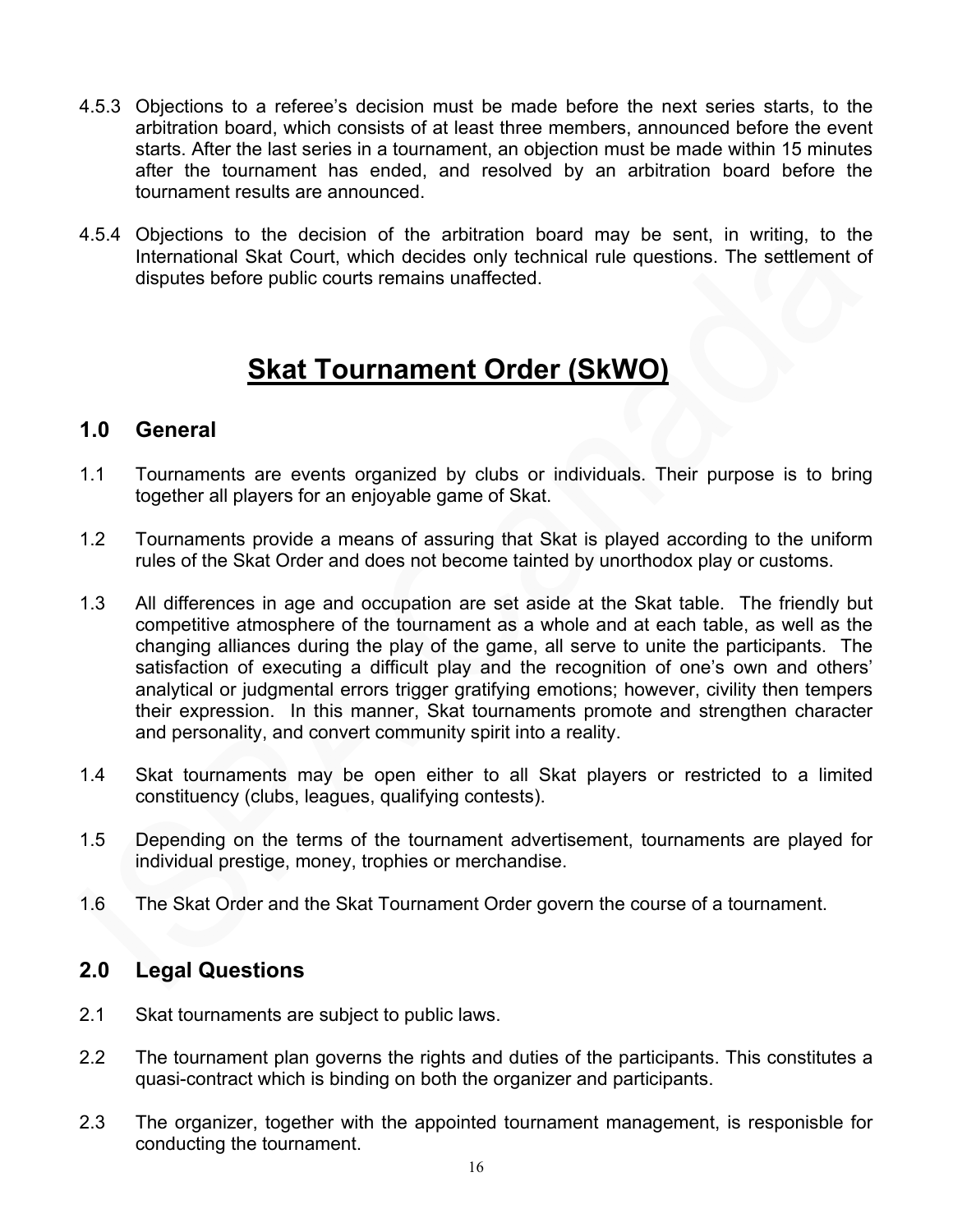## **3.0 Organizer**

- 3.1 The organizer must be identified as such in the tournament advertisement and the tournament plan.
- 3.2 The organizer may delegate the running of the tournament to management. Referees may be appointed to settle disputes. Such persons should be sufficiently familiar with the rules of the game, in particular with the Skat Order; be capable of making swift, fair and correct decisions; possess a sense of responsibility; and be considered trustworthy in every respect.
- 3.3 The organizer and management are responsible for strict compliance with the Skat Order. They establish the conditions of play and prize schedules, manage and supervise the overall event, and upon completion of the event are obligated to provide an accounting. The organizer alone is responsible for distribution of prizes.
- 3.4 If a tournament must be prematurely terminated or proves to be unworkable, whether due to too few participants or for some other reason, the organizer and management remain obligated to conduct an abbreviated tournament. They must either refund all entry fees or award prizes on a percentage basis.

## **4.0 Tournament Plan**

- 4.1 The tournament plan should be concise but comprehensive. It must comply with the Skat Order, be precise, clear and free of any contradictions.
- 4.2 The following information must be included:
	- a) Organizer,
	- b) Entry Fees and lost game fees,
	- c) Scope of the tournament and number of series,
	- d) Number of players at a table,
	- e) Use of funds and expenditures,
	- f) Organizer's right to bar or expel participants,
	- g) Referees and Arbitration Board,
	- h) Reference to the International Skat Order.
- 4.3 The tournament plan must be posted during the tournament and available at all times to all participants.
- 4.4 Playing partners must use the new deck of cards provided to each table. After a session is played the scorekeeper is allowed to keep the used deck of cards for his work, if no other arrangement are made by the organizer.
- 4.5 The playing partner in seat No. 1 usually keeps score. If all agree, a different playing partner may keep score.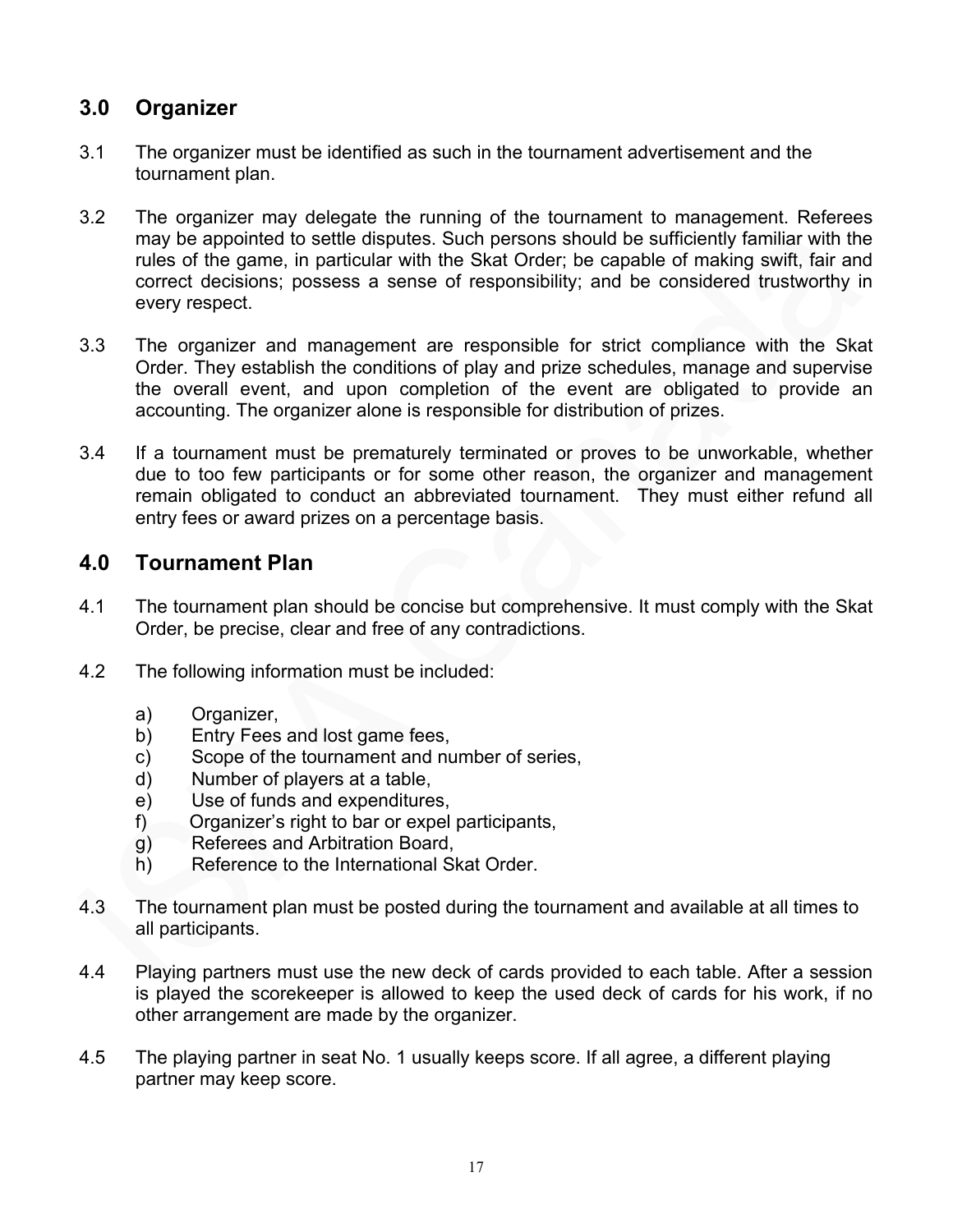# **5.0 Participant**

- 5.1 The right to participate is established by acquiring a non-transferable start card or by being named in the list of participants. Payment of the entry fee commits both parties.
- 5.2 Every participant is required to strictly abide by the Skat Order and the provisions of the tournament plan. He must familiarize himself with the tournament provisions and conduct himself in a manner which does not cause disruption.
- 5.3 Upon verifiable proof of a deliberate violation of the rules, the organizer and management have the right to summarily expel any participant from the tournament. All participation fees are forfeited. A request to re-register may be denied. The organizer further has the right to bar anyone from participating in a tournament, without stating the grounds.
- 5.4 All participants are required to play each series to its end. They may not allow another player to take their place in a game. If a participant acrimoniously leaves a game, or due to an emergency, management may designate another person to rightfully and responsibly take the place of the prematurely departing person.
- 5.5 Organizers and members of management are allowed to participate in the tournament on the same basis as all other participants, as long as supervision of the tournament is assured.

### **6.0 Conducting the Tournament**

#### **6.1 Seating Order**

- 6.1.1 Seating at tables is set by the tournament management or by drawing table seating cards. Every table has four seats. There can at most be three tables with three players.
- 6.1.2 A participant who changes his assigned table seat without permission of the tournament management is subject to expulsion.
- 6.1.3 The assigned table seat must be retained until the end of a series.
- 6.1.4 A table seating card is valid only for the series for which it was drawn or assigned.
- 6.1.5 Only players with the correct table seating cards are permitted at the table. "Kibitzing" is not permitted.

### **6.2 Score Sheet**

6.2.1 The playing partner in seat No. 1 is normally the scorekeeper. Under exceptional circumstances and with permission of the tournament management, a different playing partner may keep score. Every playing partner is responsible for the correct marking of the score sheet, which must be available at all times for inspection. The dealer should always check to see that the previous game was correctly scored.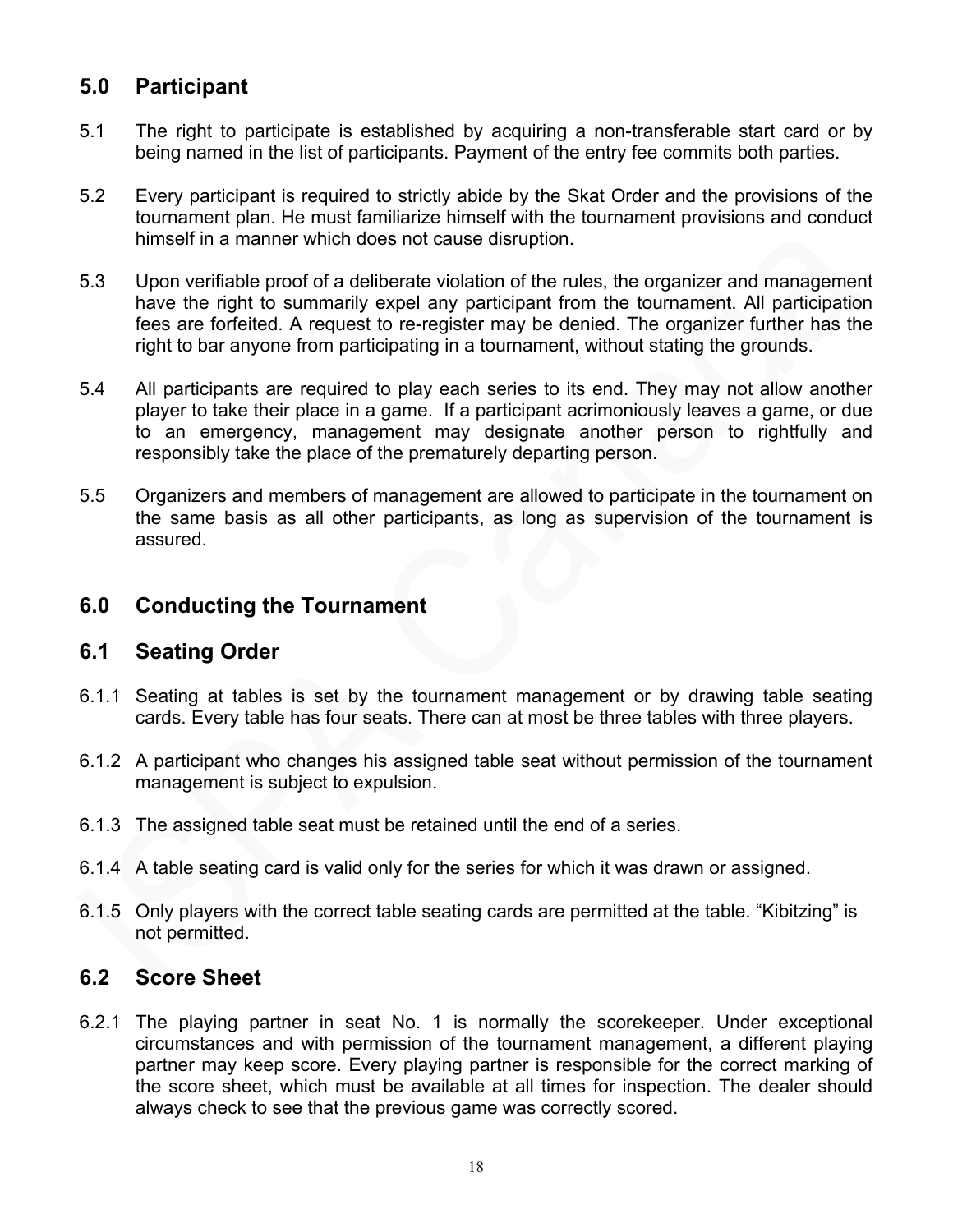- 6.2.2 Immediately upon completion of every game, the score sheet should be marked with the basic game value, Tops and win level, or with the value for a Null game, as well as the score for winning or losing the game.
- 6.2.3 In order to avoid unnecessary disputes, the declarer should articulate the game he just played. The scores should immediately added up or subtracted, so that the current score is recognizable at all times.
- 6.2.4 Errors on the score sheet may be corrected only upon agreement of all playing partners up until the end of the current series.
- 6.2.5 At the end of the tournament, all score sheets must be signed by all players before they are returned to the tournament management. Only then can a prize be claimed by players.
- 6.2.6 The tournament management has the right to:
	- a) Check the score sheet at any time
	- b) Declare as invalid a deficient, illegible or incomplete score sheet.
- 6.2.7 Errors on score sheets may be corrected by management by entering the lowest possible point value. If all playing partners agree, missing or corrected scores may belatedly be entered on the score sheet.

#### **6.3 Scoring**

.

6.3.1 The performance of participants is scored as follows:

Game points achieved and number of games played are combined on the score sheet. For each won game, the player receives a bonus of 50 points. For each lost game, the player loses 50 points. At a table with three playing partners, each playing partner is awarded 40 bonus points for each lost game of the other playing partners. At a table with four playing partners, each playing partner is awarded 30 bonus points for each lost game of the other playing partners. A playing partner's game points, plus the bonus points for games played, plus the bonus points for others' lost games yields his final score.

#### **Scoring Formula**

Game points for the player

- **+** Number of won games **minus** the player's lost games x 50.
- **+** Number of playing partners' lost games x 30 (40 at a table of 3 players).

In case of a tie, the player with the most won games prevails. If there is still a tie, the player with the fewest number of losses prevails. Should the scores still be tied, lots are drawn or a coin tossed to determine the winner.